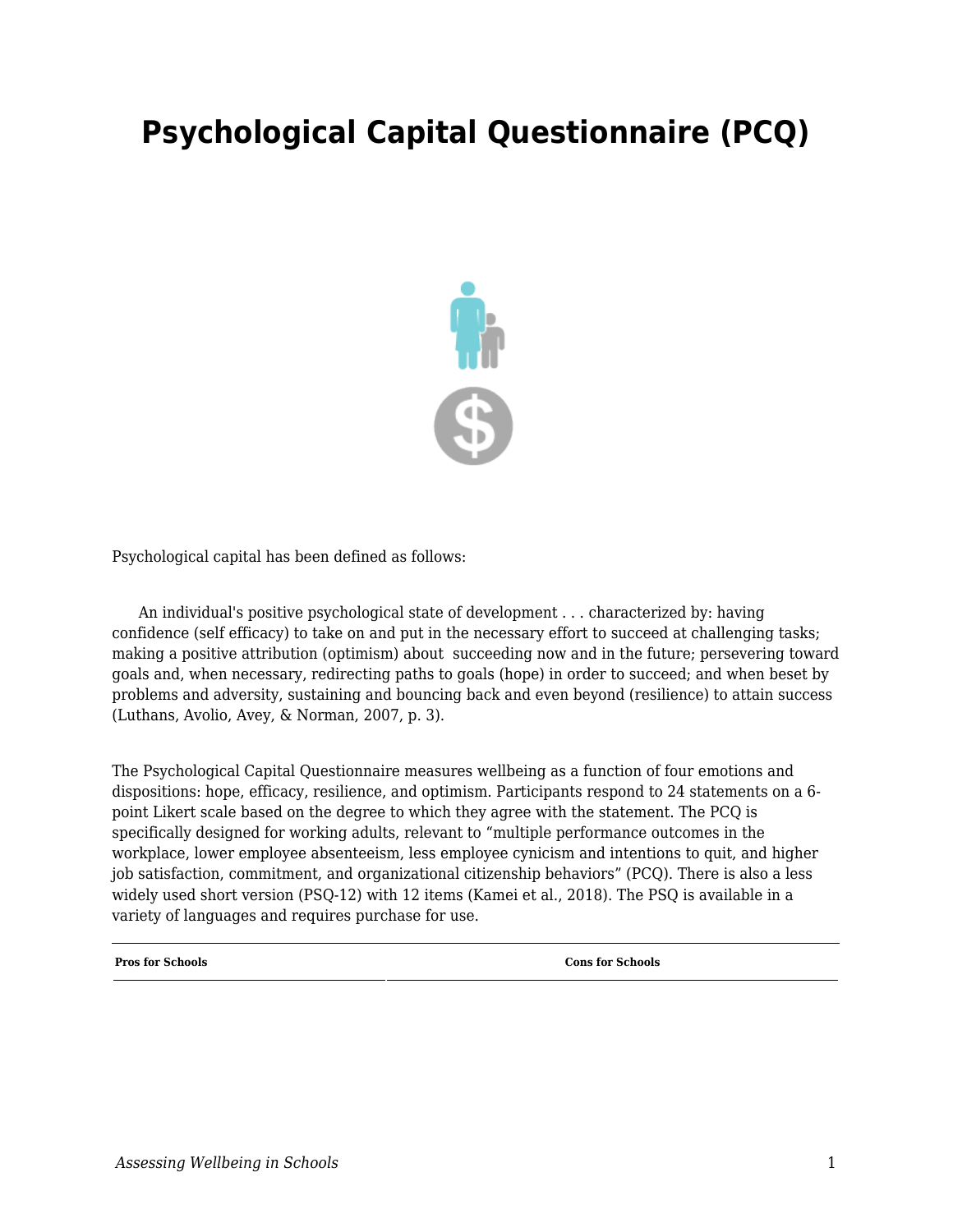Provides overview of wellbeing Measures outcomes related to specific work benefits Available in multiple language

Price depends on type of use and services: to reproduce paper copies, \$2 per person (minimum purchase 50) A research permission form qualifies applicant for free use. [Click here](https://www.mindgarden.com/136-psychological-capital-questionnaire) for more payment options.

## **Suggestions for Further Research**

Kamei, H., Ferreira, M. C., Valentini, F., Peres, M. F. P., Kamei, P. T., & Damásio, B. F. (2018). [Psychological Capital Questionnaire - Short Version \(PCQ-12\): evidence of Validity of The Brazilian](https://www.semanticscholar.org/paper/Psychological-Capital-Questionnaire-Short-Version-Kamei-Ferreira/1d8e90c661f990db3007e9bea290887f3c7139fd) [Version.](https://www.semanticscholar.org/paper/Psychological-Capital-Questionnaire-Short-Version-Kamei-Ferreira/1d8e90c661f990db3007e9bea290887f3c7139fd) *Psico-USF, 23*(2), 203–214. doi: 10.1590/1413-82712018230202

Luthans, F., Avolio, B., Avey, J., & Norman, S. (2007). Positive Psychological Capital: Measurement and relationship with performance and satisfaction. *Personnel Psychology* 60, 541–572. Accessed from University of Nebraska at Lincoln *Leadership Institute Faculty Publications.* [https://edtechbooks.org/-NbNN](http://digitalcommons.unl.edu/leadershipfacpub/11) 

Mind Garden. (n.d.). Psychological Capital Questionnaire (PCQ) - Assessments, tests. [https://edtechbooks.org/-uMa](https://www.mindgarden.com/136-psychological-capital-questionnaire) 



Bates, M. & Boren, D. M. (2019). *Assessing Wellbeing in Schools*. EdTech Books. Retrieved from https://edtechbooks.org/wellbeing